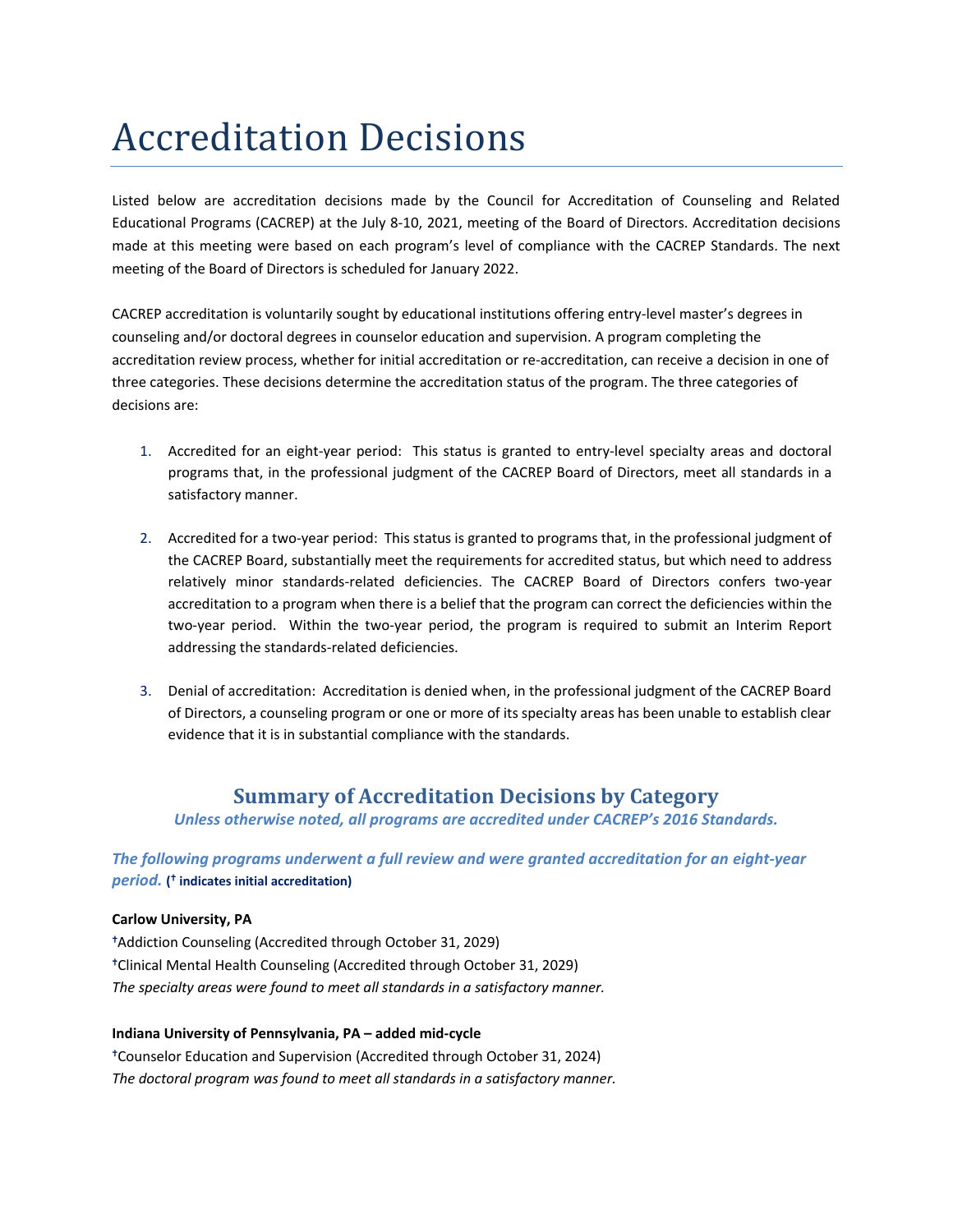## **Johns Hopkins University, MD**

Clinical Mental Health Counseling (Accredited through October 31, 2029) School Counseling (Accredited through October 31, 2029) *The specialty areas were found to meet all standards in a satisfactory manner.*

## **LaGrange College, GA**

Clinical Mental Health Counseling (Accredited through October 31, 2029) *The specialty area was found to meet all standards in a satisfactory manner.*

## **Missouri Baptist University, MO**

Clinical Mental Health Counseling (Accredited through October 31, 2029) School Counseling (Accredited through October 31, 2029) *The specialty areas were found to meet all standards in a satisfactory manner.*

## **Nova Southeastern University, FL**

Clinical Mental Health Counseling (Accredited through October 31, 2029) *The specialty area was found to meet all standards in a satisfactory manner.*

## **Rosemont College, PA**

Clinical Mental Health Counseling (Accredited through October 31, 2029) School Counseling (Accredited through October 31, 2029) *The specialty areas were found to meet all standards in a satisfactory manner.*

## **Southern Oregon University, OR**

Clinical Mental Health Counseling (Accredited through October 31, 2029) *The specialty area was found to meet all standards in a satisfactory manner.*

## **St. Edward's University, TX – added mid-cycle**

Marriage, Couple, and Family Counseling (Accredited through March 31, 2027) *The specialty area was found to meet all standards in a satisfactory manner.*

#### **Texas a A&M University Kingsville, TX**

Clinical Mental Health Counseling (Accredited through October 31, 2029) *The specialty area was found to meet all standards in a satisfactory manner.*

#### **University of Alabama, AL**

Clinical Mental Health Counseling (Accredited through October 21, 2028) Rehabilitation Counseling (Accredited through October 21, 2028) School Counseling (Accredited through October 21, 2028) Counselor Education and Supervision (Accredited through October 21, 2028) *The specialty areas and the doctoral program were found to meet all standards in a satisfactory manner.*

#### **University of Mary Hardin-Baylor, TX**

Clinical Mental Health Counseling (Accredited through October 31, 2029) Marriage, Couple, and Family Counseling (Accredited through October 31, 2029) *The specialty areas were found to meet all standards in a satisfactory manner.*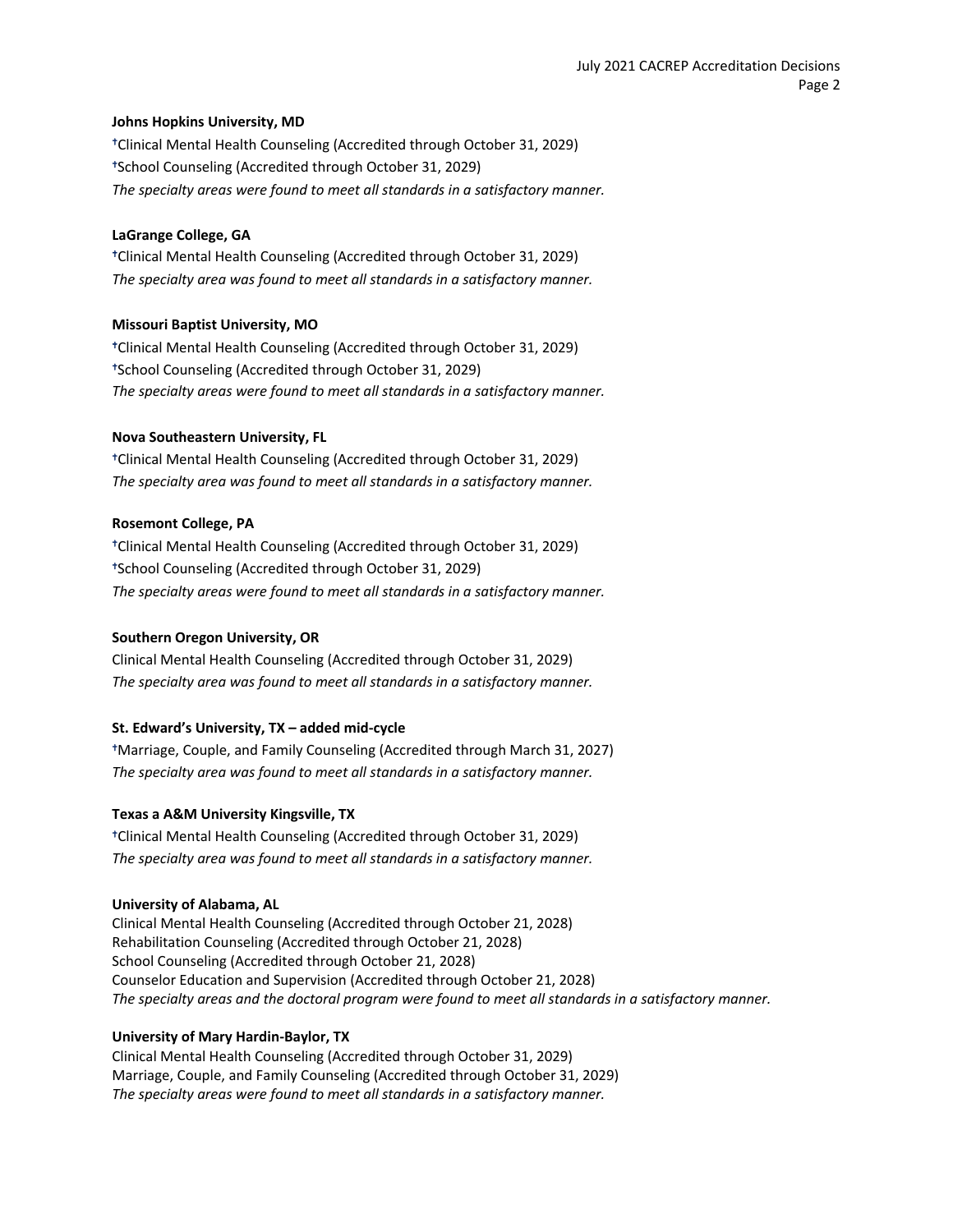## **University of New Mexico, NM**

Clinical Mental Health Counseling (Accredited through October 21, 2029) School Counseling (Accredited through October 21, 2029) Counselor Education and Supervision (Accredited through October 21, 2029) *The specialty areas and the doctoral program were found to meet all standards in a satisfactory manner.*

## **University of Toledo, OH**

Clinical Mental Health Counseling (Accredited through October 21, 2029) School Counseling (Accredited through October 21, 2029) Counselor Education and Supervision (Accredited through October 21, 2029) *The specialty areas and the doctoral program were found to meet all standards in a satisfactory manner.*

## **Waynesburg University, PA**

Addiction Counseling (Accredited through October 21, 2029) Clinical Mental Health Counseling (Accredited through October 21, 2029) Counselor Education and Supervision (Accredited through October 21, 2029) *The specialty areas and the doctoral program were found to meet all standards in a satisfactory manner.*

## **Wichita State University, KS**

Clinical Mental Health Counseling (Accredited through October 31, 2029) School Counseling (Accredited through October 31, 2029) *The specialty areas were found to meet all standards in a satisfactory manner.*

## *The following programs submitted Interim Reports and were granted continued accreditation for the remainder of their eight-year period:*

## **Antioch University New England, NH**

Clinical Mental Health Counseling (Accredited through October 31, 2025) *The specialty area was found to meet all standards in a satisfactory manner.*

## **Bellevue University, NE (Accredited under the 2009 Standards)**

Clinical Mental Health Counseling (Accredited through October 31, 2025) *The specialty area was found to meet all standards in a satisfactory manner.*

#### **Bowling Green State University, OH**

Clinical Mental Health Counseling (Accredited through March 31, 2027) School Counseling (Accredited through March 31, 2027) *The specialty areas were found to meet all standards in a satisfactory manner.*

## **California State University, Fresno, CA**

Clinical Rehabilitation Counseling (Accredited through October 31, 2027) Marriage, Couple and Family Counseling (Accredited through October 31, 2027) *The specialty areas were found to meet all standards in a satisfactory way.*

## **Cleveland State University, OH**

Clinical Mental Health Counseling (Accredited through March 31, 2027) School Counseling (Accredited through March 31, 2027) *The specialty areas were found to meet all standards in a satisfactory manner.*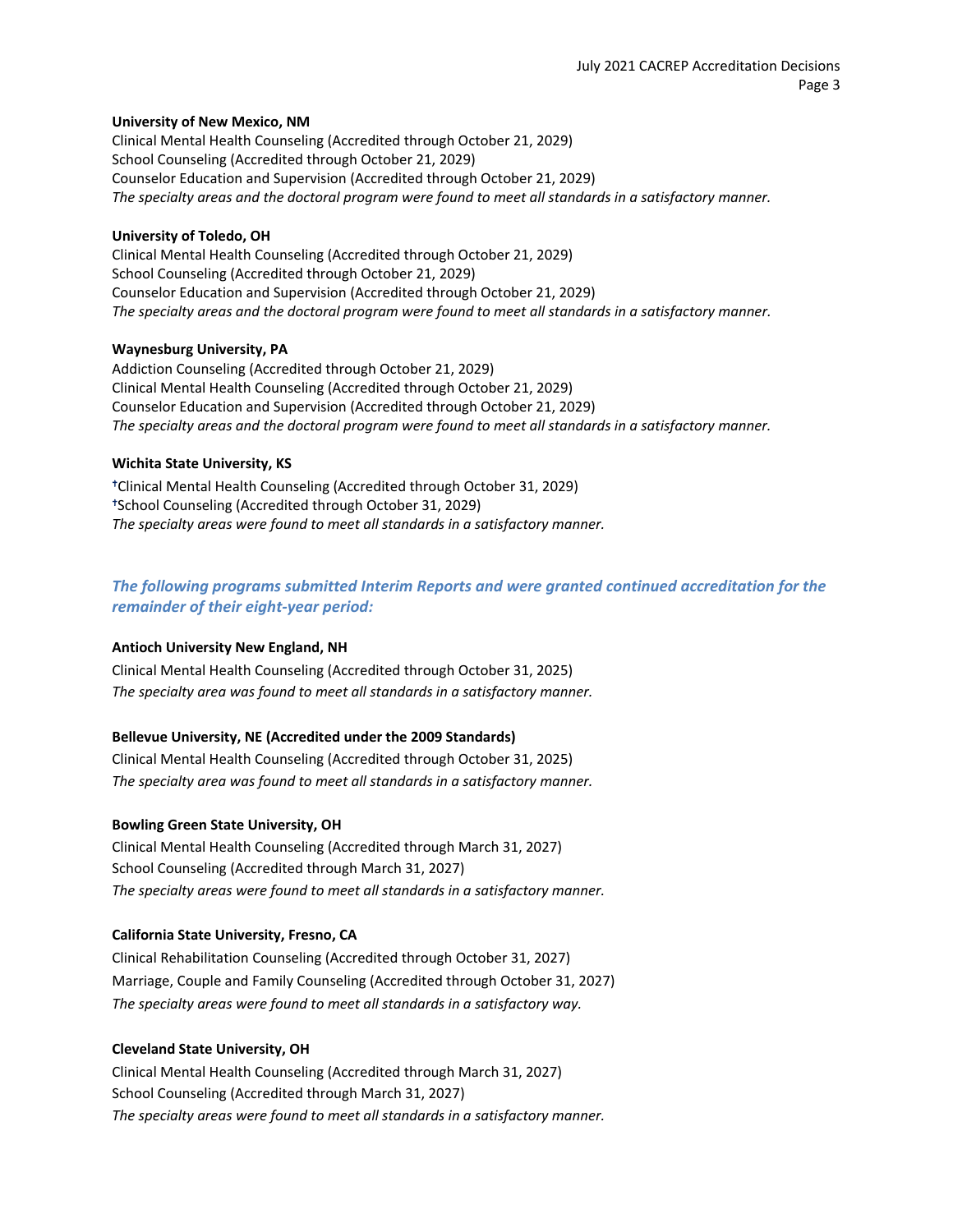## **Concordia University Irvine, CA**

Clinical Mental Health Counseling (Accredited through October 31, 2027) *The specialty area was found to meet all standards in a satisfactory manner.*

#### **Hood College, MD**

Clinical Mental Health Counseling (Accredited through October 31, 2027) School Counseling (Accredited through October 31, 2027) *The specialty areas were found to meet all standards in a satisfactory manner.*

## **Marshall University, WV**

Clinical Mental Health Counseling (Accredited through October 31, 2025) School Counseling (Accredited through October 31, 2025) *The specialty areas were found to meet all standards in a satisfactory manner.*

## **Milligan College, TN**

Clinical Mental Health Counseling (Accredited through October 31, 2027) *The specialty area was found to meet all standards in a satisfactory manner.*

## **Minnesota State University Moorhead, MN (Accredited under the 2009 Standards)**

Clinical Mental Health Counseling (Accredited through October 31, 2023) School Counseling (Accredited through October 31, 2023) *The specialty areas were found to meet all standards in a satisfactory manner.*

#### **Molloy College, NY**

Clinical Mental Health Counseling (Accredited through October 31, 2027) *The specialty area was found to meet all standards in a satisfactory manner.*

#### **Northern Illinois University, IL**

Clinical Mental Health Counseling (Accredited through October 31, 2027) School Counseling (Accredited through October 31, 2027) Counselor Education and Supervision (Accredited through October 31, 2027) *The specialty areas and doctoral program were found to meet all standards in a satisfactory manner.*

#### **Pace University, NY**

Clinical Mental Health Counseling (Accredited through October 31, 2026) Counselor Education and Supervision (Accredited through October 31, 2026) *The specialty area and doctoral program were found to meet all standards in a satisfactory manner.*

## **Sam Houston State University, TX**

Marriage, Couple, and Family Counseling (Accredited through October 31, 2022) *The specialty area was found to meet all standards in a satisfactory manner.*

## **Southern Connecticut State University, CT**

Clinical Mental Health Counseling (Accredited through March 31, 2027) School Counseling (Accredited through March 31, 2027) *The specialty areas were found to meet all standards in a satisfactory manner.*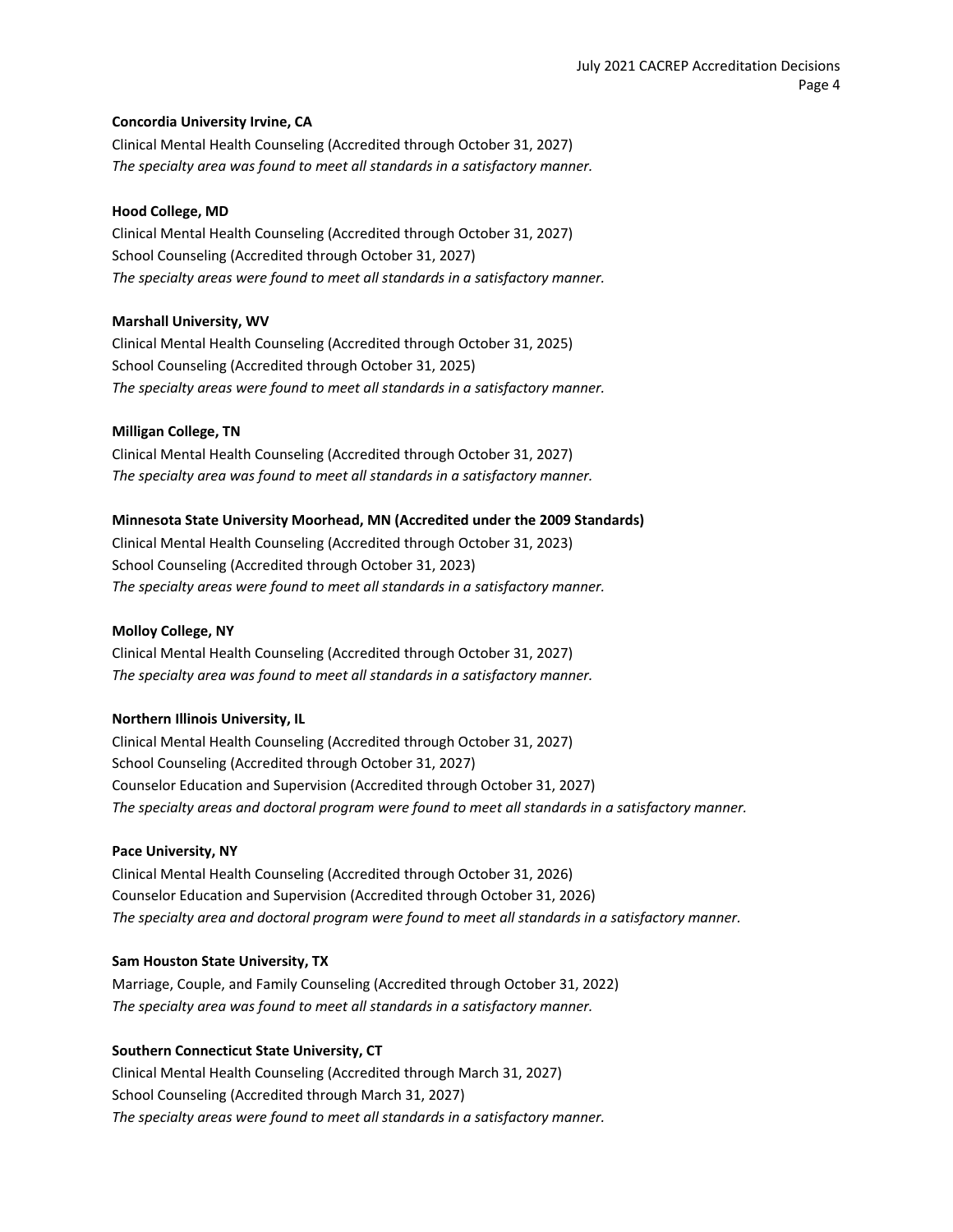## **Southern University and Agricultural & Mechanical College, LA**

Clinical Rehabilitation Counseling (Accredited through October 31, 2027) *The specialty area was found to meet all standards in a satisfactory manner.*

#### **University of Iowa, IA**

Clinical Mental Health Counseling (Accredited through October 31, 2027) School Counseling (Accredited through October 31, 2027) Counselor Education and Supervision (Accredited through October 31, 2027) *The specialty areas and doctoral program were found to meet all standards in a satisfactory manner.*

#### **William Paterson University, NJ**

Clinical Mental Health Counseling (Accredited through March 31, 2027) School Counseling (Accredited through March 31, 2027) *The specialty areas were found to meet all standards in a satisfactory manner.*

## *The following programs underwent a full review and were granted accreditation for a two-year period:* **( indicates initial accreditation)**

#### **Antioch University Seattle, WA**

Clinical Mental Health Counseling (Accredited through October 31, 2023)

- Additional information is required for the following standards:
- 4.A The institution needs to address the systematic evaluation plan.
- 4.D The institution needs to address its annual report creation and distribution.
- 4.F The institution needs to address assessment of student learning.

Counselor Education and Supervision (accredited through October 31, 2023)

- Additional information is required for the following standards:
- 4.A The institution needs to address the systematic evaluation plan.
- 4.D The institution needs to address its annual report creation and distribution.
- 4.F The institution needs to address assessment of student learning.

*The specialty area and doctoral program were found to substantially meet the standards with some minor standards-related deficiencies for which the Board requires further information. The institution is required to submit an Interim Report, on the standards listed above, for review by the CACREP Board prior to the accreditation expiration date.*

#### **Caldwell University, NJ**

Clinical Mental Health Counseling (Accredited through October 31, 2023)

- Additional information is required for the following standard:
- 1.S The institution needs to ensure that at least half of the course credit hours are taught by core faculty.
- 3.H The institution needs to report back on practicum supervision requirements.
- 3.P The institution needs to address site supervisor qualifications.
- 3.R The institution needs to report on the use of written supervision agreements.
- 4.B The institution needs to address evaluation of program objectives.
- 4.G The institution needs to address assessment of student dispositions.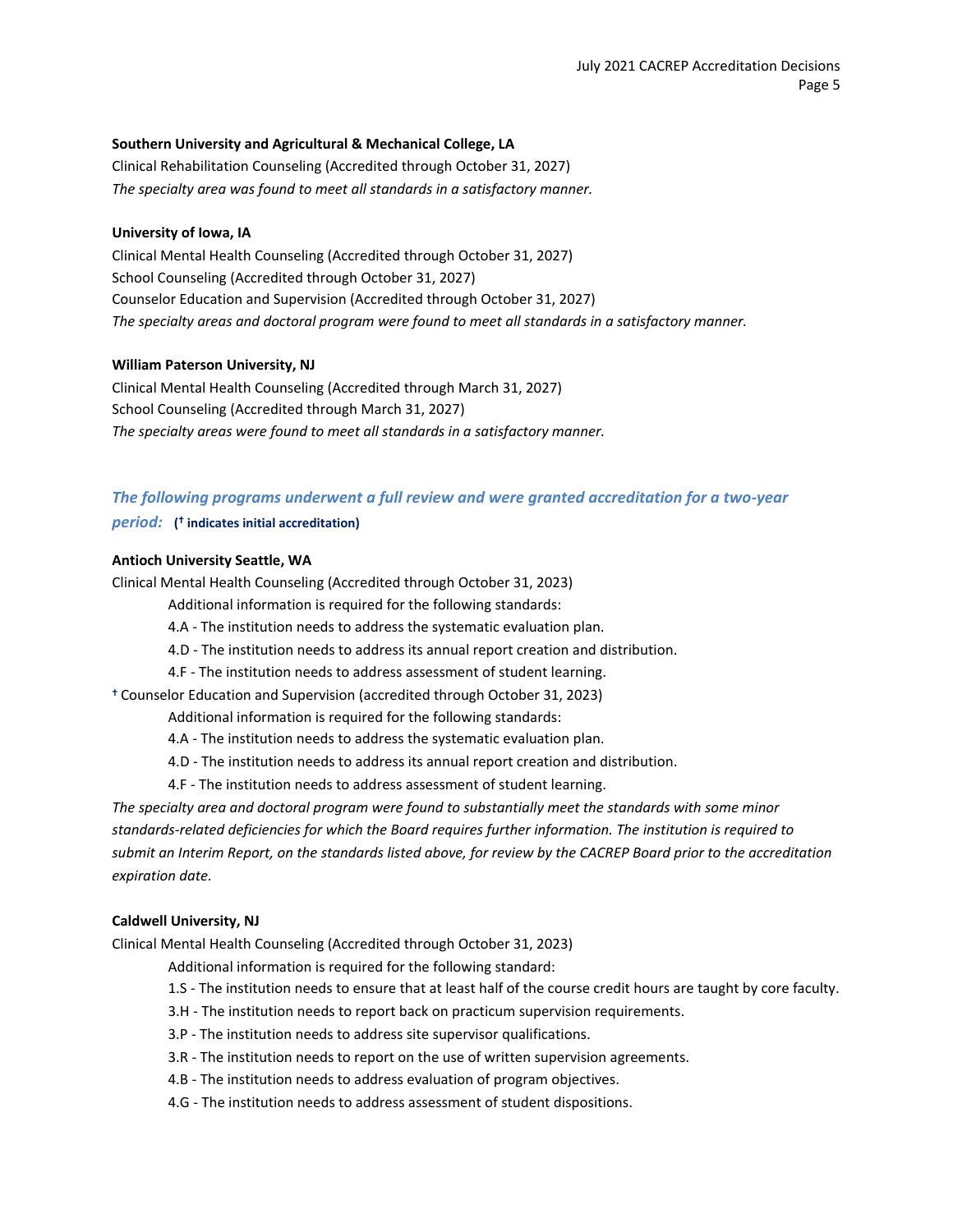4.H - The institution needs to address student retention, remediation, and dismissal processes based on individual assessment.

School Counseling (Accredited through October 31, 2023)

Additional information is required for the following standard:

1.S - The institution needs to ensure that at least half of the course credit hours are taught by core faculty.

3.H - The institution needs to report back on practicum supervision requirements.

3.P - The institution needs to address site supervisor qualifications.

3.R - The institution needs to report on the use of written supervision agreements.

4.B - The institution needs to address evaluation of program objectives.

4.G - The institution needs to address assessment of student dispositions.

4.H - The institution needs to address student retention, remediation, and dismissal processes based on individual assessment.

*The specialty areas were found to substantially meet the standards with some minor standard-related deficiencies for which the Board requires further information. The institution is required to submit an Interim Report, on the standards listed above, for review by the CACREP Board prior to the accreditation expiration date.*

## **Central Michigan University, MI**

Addiction Counseling (accredited through October 31, 2023)

Additional information is required for the following standard:

1.V - The institution needs to report back on clerical assistance resources.

Clinical Mental Health Counseling (Accredited through October 31, 2023)

Additional information is required for the following standard:

1.V - The institution needs to report back on clerical assistance resources.

<sup>+</sup> School Counseling (Accredited through October 31, 2023)

Additional information is required for the following standard:

1.V - The institution needs to report back on clerical assistance resources.

*The specialty areas were found to substantially meet the standards with some minor standard-related deficiencies for which the Board requires further information. The institution is required to submit an Interim Report, on the standard listed above, for review by the CACREP Board prior to the accreditation expiration date.*

## **City University of Seattle, WA**

<sup>+</sup> School Counseling (Accredited through October 31, 2023)

Additional information is required for the following standards:

1.X - The institution needs to address the core faculty identity and engagement requirements.

3.P - The institution needs to address site supervisor qualifications.

4.B - The institution needs to address evaluation of program objectives.

4.C - The institution needs to report back on the use of program evaluation data to inform program modifications .

4.D - The institution needs to address its annual report creation and distribution.

4.E - The institution must address outcome data posted on the program website.

*The specialty area was found to substantially meet the standards with some minor standard-related deficiencies for which the Board requires further information. The institution is required to submit an Interim Report, on the standards listed above, for review by the CACREP Board prior to the accreditation expiration date.*

## **Denver Seminary, CO**

Clinical Mental Health Counseling (Accredited through October 31, 2023)

Additional information is required for the following standards: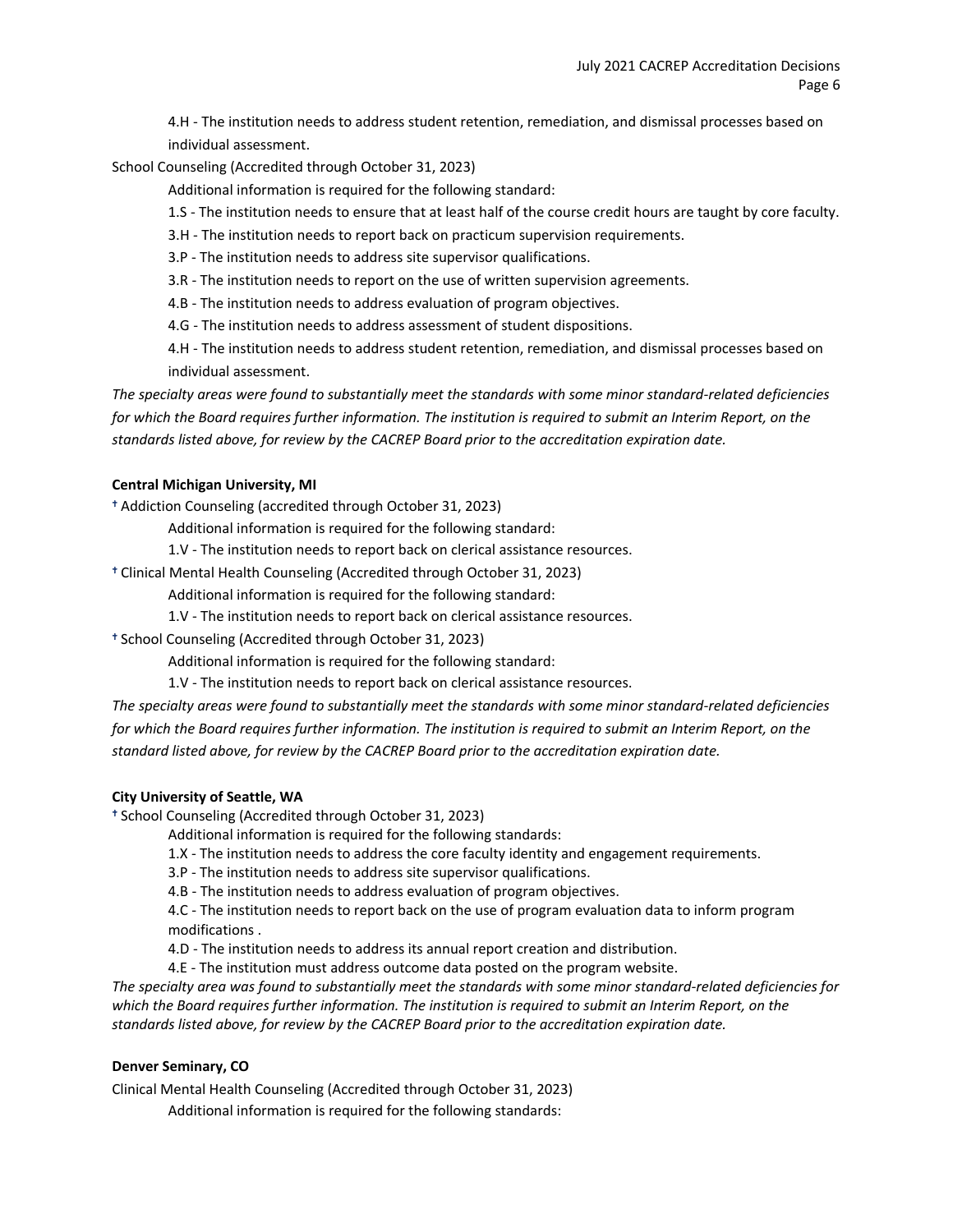1.Q - The institution needs to report back on efforts to recruit and retain a diverse faculty group.

3.P - The institution needs to address site supervisor qualifications.

5.C.3.a - The institution needs to address curriculum on the intake interview, mental status evaluation, biopsychosocial history, mental health history, and psychological assessment for treatment planning and caseload management

5.C.3.b - The institution needs to address curriculum on the techniques and interventions for prevention and treatment of a broad range of mental health issues

5.C.3.c - The institution needs to address curriculum on the strategies for interfacing with the legal system regarding court-referred clients

5.C.3.d - The institution needs to address curriculum on the strategies for interfacing with integrated behavioral health care professionals

5.C.3.e - The institution needs to address curriculum on the strategies to advocate for persons with mental health issues

<sup>+</sup> School Counseling (Accredited through October 31, 2023)

Additional information is required for the following standards:

1.Q - The institution needs to report back on efforts to recruit and retain a diverse faculty group.

3.P - The institution needs to address site supervisor qualifications.

*The specialty areas were found to substantially meet the standards with some minor standard-related deficiencies for which the Board requires further information. The institution is required to submit an Interim Report, on the standards listed above, for review by the CACREP Board prior to the accreditation expiration date.*

## **George Fox University, OR**

Clinical Mental Health Counseling (Accredited through October 31, 2023)

Additional information is required for the following standards:

1.S - The institution needs to ensure that at least half of the course credit hours are taught by core faculty.

1.T - The institution needs to report back on adherence to the 12:1 FTE student to faculty ratio.

Marriage, Couple, and Family Counseling (Accredited through October 31, 2023)

Additional information is required for the following standards:

1.S - The institution needs to ensure that at least half of the course credit hours are taught by core faculty.

1.T - The institution needs to report back on adherence to the 12:1 FTE student to faculty ratio.

School Counseling (Accredited through October 31, 2023)

Additional information is required for the following standards:

1.S - The institution needs to ensure that at least half of the course credit hours are taught by core faculty.

1.T - The institution needs to report back on adherence to the 12:1 FTE student to faculty ratio.

*The specialty areas were found to substantially meet the standards with some minor standard-related deficiencies for which the Board requires further information. The institution is required to submit an Interim Report on the above listed standards for review by the CACREP Board prior to the accreditation expiration date.*

## **John Carroll University, OH**

Clinical Mental Health Counseling (Accredited through October 31, 2023)

Additional information is required for the following standards:

1.S - The institution needs to ensure that at least half of the course credit hours are taught by core faculty.

1.T - The institution needs to report back on adherence to the 12:1 FTE student to faculty ratio.

1.V. - The institution needs to report back on clerical assistance resources.

School Counseling (Accredited through October 31, 2023)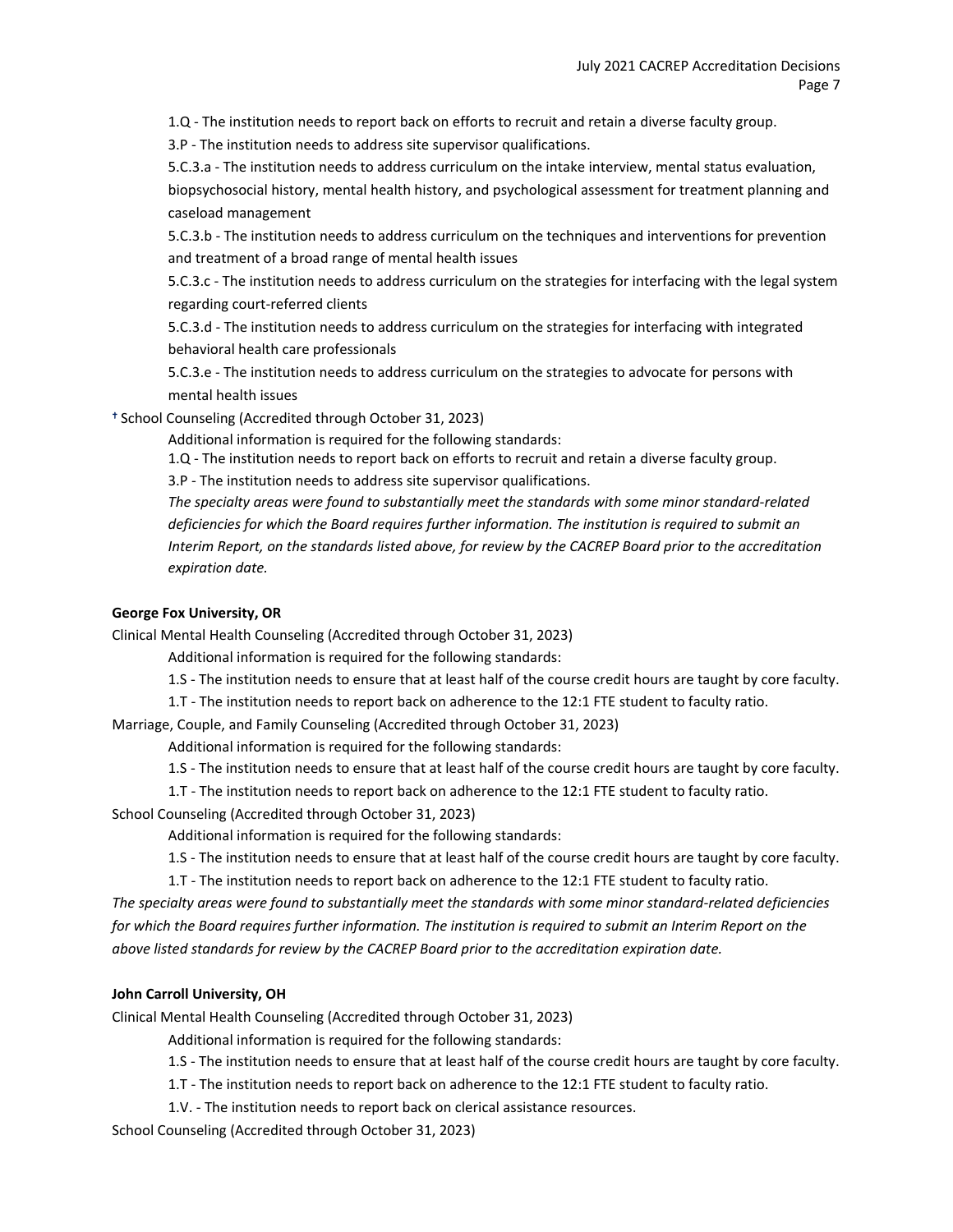Additional information is required for the following standards:

1.S - The institution needs to ensure that at least half of the course credit hours are taught by core faculty.

1.T - The institution needs to report back on adherence to the 12:1 FTE student to faculty ratio.

1.V. - The institution needs to report back on clerical assistance resources.

*The specialty areas were found to substantially meet the standards with some minor standard-related deficiencies for which the Board requires further information. The institution is required to submit an Interim Report, on the standards listed above, for review by the CACREP Board prior to the accreditation expiration date.*

## **Lindsey Wilson College, KY**

Clinical Mental Health Counseling (Accredited through October 31, 2023)

Additional information is required for the following standards:

1.X - The institution needs to address core faculty identity and engagement requirements.

Counselor Education and Supervision (Accredited through October 31, 2023)

Additional information is required for the following standards:

1.X - The institution needs to address core faculty identity and engagement requirements.

6.C.4 - The institution needs to report back on doctoral practicum supervision requirements.

6.C.8 - The institution needs to report back on doctoral internship supervision requirements. *The specialty area and doctoral program were found to substantially meet the standards with some minor standard-related deficiencies for which the Board requires further information. The institution is required to submit an Interim Report, on the standards listed above, for review by the CACREP Board prior to the accreditation expiration date.*

## **Long Island University, Post and Brentwood campuses, NY**

Clinical Mental Health Counseling (Accredited through October 31, 2023)

Additional information is required for the following standards:

- 1.T The institution needs to report back on adherence to the 12:1 FTE student to faculty ratio.
- 4.D The institution needs to address its annual report creation and distribution.
- 4.G The institution needs to address assessment of student dispositions.

School Counseling (Accredited through October 31, 2023)

Additional information is required for the following standards:

1.T - The institution needs to report back on adherence to the 12:1 FTE student to faculty ratio.

4.D - The institution needs to address its annual report creation and distribution.

4.G - The institution needs to address assessment of student dispositions.

*The specialty areas were found to substantially meet the standards with some minor standard-related deficiencies*  for which the Board requires further information. The Institution is required to submit an Interim Report, on the *standards listed above, for review by the CACREP Board prior to the accreditation expiration date.*

## **State University of New York, College at Plattsburgh, NY**

Clinical Mental Health Counseling (Accredited through October 31, 2023)

Additional information is required for the following standard:

4.D. - The institution needs to address its annual report creation and distribution.

*The specialty area was found to substantially meet the standards with some minor standard-related deficiencies for which the Board requires further information. The institution is required to submit an Interim Report, on the standard listed above, for review by the CACREP Board prior to the accreditation expiration date.*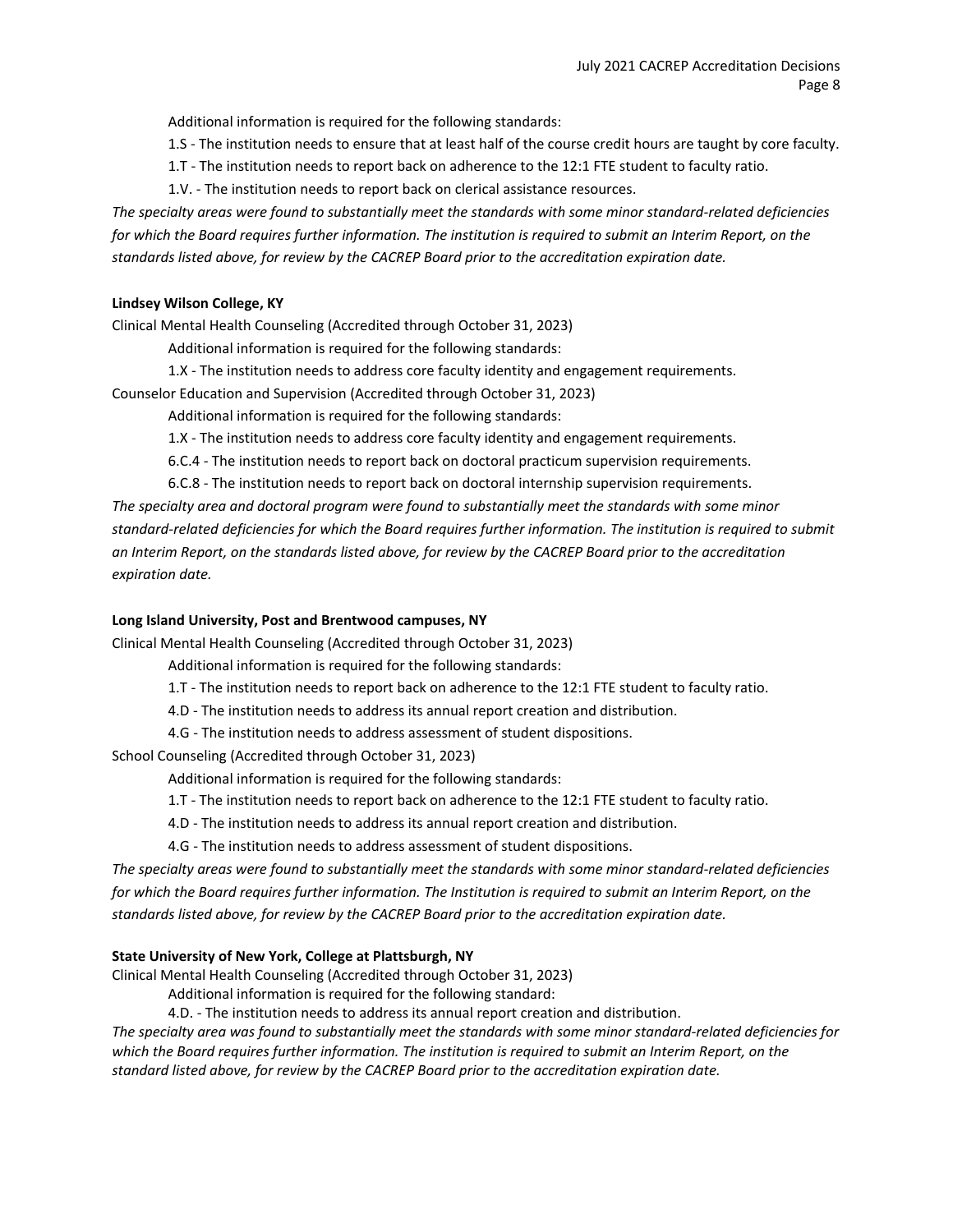## **University of Northern Colorado, CO**

Rehabilitation Counseling (Accredited through October 31, 2023)

Additional information is required for the following standard:

1.R. - The institution needs to address the number of qualified core faculty.

*The specialty area was found to substantially meet the standards with some minor standard-related deficiencies for which the Board requires further information. The institution is required to submit an Interim Report, on the standard listed above, for review by the CACREP Board prior to the accreditation expiration date.*

## **University of Northern Colorado, CO**

Clinical Mental Health Counseling (Accredited through October 31, 2023)

Additional information is required for the following standards:

2.F.1.h - The institution must address curriculum on current labor market information

2.F.8.c – The institution must address curriculum on needs assessments

2.F.8.d - The institution must address curriculum on the development of outcome measures for counseling programs

2.F.8.e - The institution must address curriculum on the evaluation of counseling interventions and programs.

Marriage, Couple, and Family Counseling (Accredited through October 31, 2023)

Additional information is required for the following standards:

2.F.1.h - The institution must address curriculum on current labor market information

2.F.8.c – The institution must address curriculum on needs assessments

2.F.8.d - The institution must address curriculum on the development of outcome measures for counseling programs

2.F.8.e - The institution must address curriculum on the evaluation of counseling interventions and programs.

<sup>+</sup> School Counseling (Accredited through October 31, 2023)

Additional information is required for the following standards:

2.F.1.h - The institution must address curriculum on current labor market information

2.F.8.c – The institution must address curriculum on needs assessments

2.F.8.d - The institution must address curriculum on the development of outcome measures for counseling programs

2.F.8.e - The institution must address curriculum on the evaluation of counseling interventions and programs.

Counselor Education and Supervision (Accredited through October 31, 2023)

Additional information is required for the following standards:

2.F.1.h - The institution must address curriculum on current labor market information

2.F.8.c – The institution must address curriculum on needs assessments

2.F.8.d - The institution must address curriculum on the development of outcome measures for counseling programs

2.F.8.e - The institution must address curriculum on the evaluation of counseling interventions and programs.

*The specialty areas and doctoral program were found to substantially meet the standards with some minor standard-related deficiencies for which the Board requires further information. The institution is required to submit an Interim Report, on the standards listed above, for review by the CACREP Board prior to the accreditation expiration date.*

## **University of St. Thomas Houston, TX**

Clinical Mental Health Counseling (Accredited through October 31, 2023)

Additional information is required for the following standard:

1.S - The institution needs to ensure that at least half of the course credit hours are taught by core faculty. *The specialty area was found to substantially meet the standards with some minor standard-related deficiencies for which the Board requires further information. The program is required to submit an Interim Report, on the standard listed above, for review by the CACREP Board prior to the accreditation expiration date.*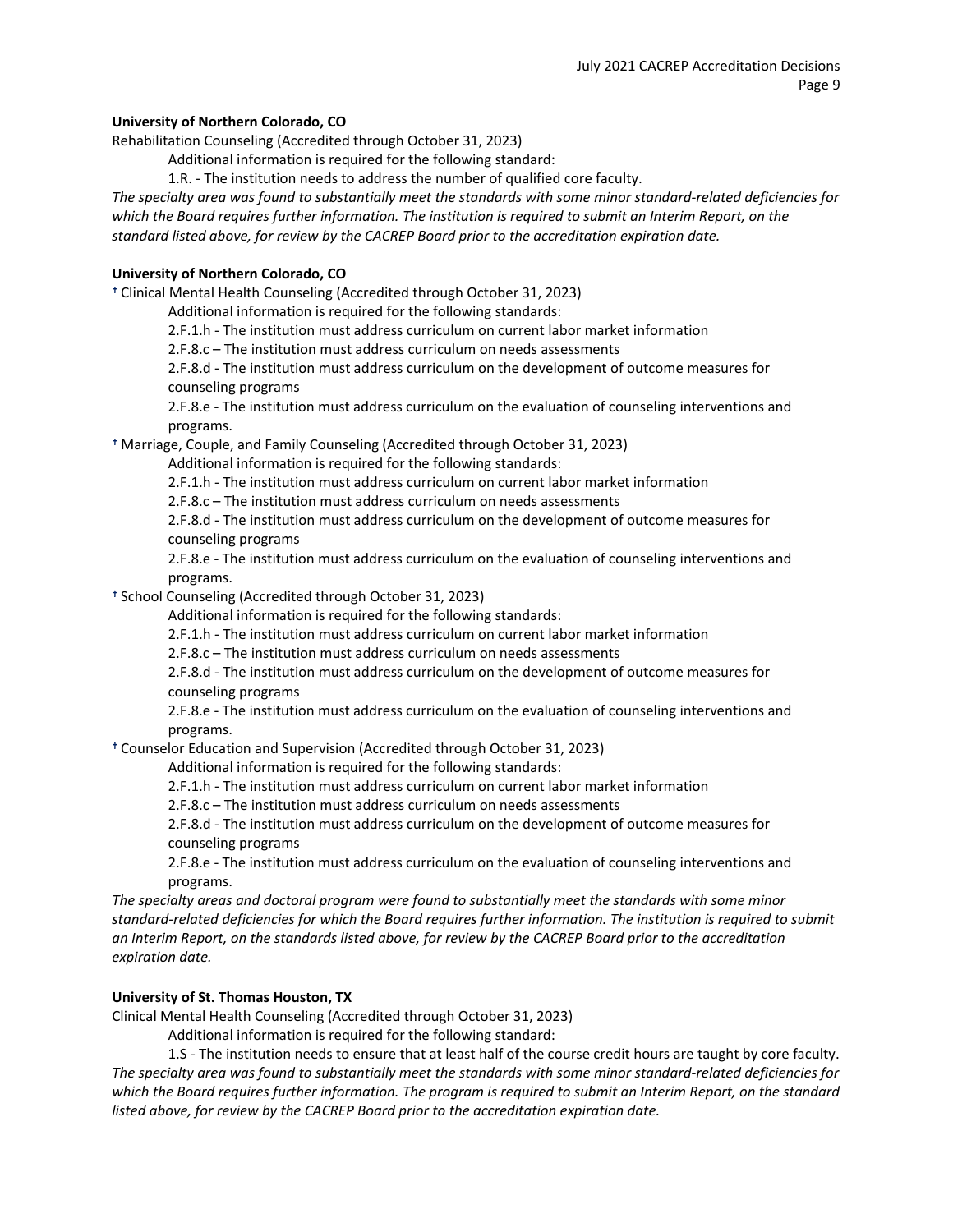## **University of Vermont, VT**

Clinical Mental Health Counseling (Accredited through October 31, 2023)

Additional information is required for the following standards:

1.E - The institution needs to address support for professional activities of counselor education program faculty.

1.R - The institution needs to address the number of qualified faculty.

1.U - The institution needs to address teaching and advising loads, scholarship, and service expectations of counselor education program faculty.

1.X - The institution needs to address core faculty identity and engagement requirements.

2.E – The institution needs to ensure that current counseling-related research is infused in the curriculum.

2.F.1.f - The institution must address curriculum on professional counseling organizations

2.F.1.h - The institution must address curriculum on current labor market information

2.F.1.i - The institution must address curriculum on ethical standards of professional counseling organizations and credentialing bodies

2.F.3.a - The institution must address curriculum on theories of individual and family development

2.F.3.b - The institution must address curriculum on theories of learning

2.F.3.c - The institution must address curriculum on theories of normal and abnormal personality development

2.F.3.e - The institution must address curriculum on biological, neurological, and physiological factors

2.F.3.f - The institution must address curriculum on systemic and environmental factors

2.F.3.g - The institution must address curriculum on effects of crisis, disasters, and trauma

2.F.3.i - The institution must address curriculum on ethical and culturally relevant strategies for promoting resilience and optimum development

2.F.8.c - The institution must address curriculum on needs assessments

2.F.8.d - The institution must address curriculum on the development of outcome measures for counseling programs

2.F.8.e - The institution must address curriculum on the evaluation of counseling interventions and programs

3.D - The institution must address the variety of professional activities and resources used during practicum and internship.

4.F -The institution needs to address assessment of student learning.

School Counseling (Accredited through October 31, 2023)

Additional information is required for the following standards:

1.E - The institution needs to address support for professional activities of counselor education program faculty.

1.R - The institution needs to address the number of qualified faculty.

1.U - The institution needs to address teaching and advising loads, scholarship, and service expectations of counselor education program faculty.

1.X - The institution needs to address core faculty identity and engagement requirements.

2.E – The institution needs to ensure that current counseling-related research is infused in the curriculum.

2.F.1.f - The institution must address curriculum on professional counseling organizations

2.F.1.h - The institution must address curriculum on current labor market information

2.F.1.i - The institution must address curriculum on ethical standards of professional counseling organizations and credentialing bodies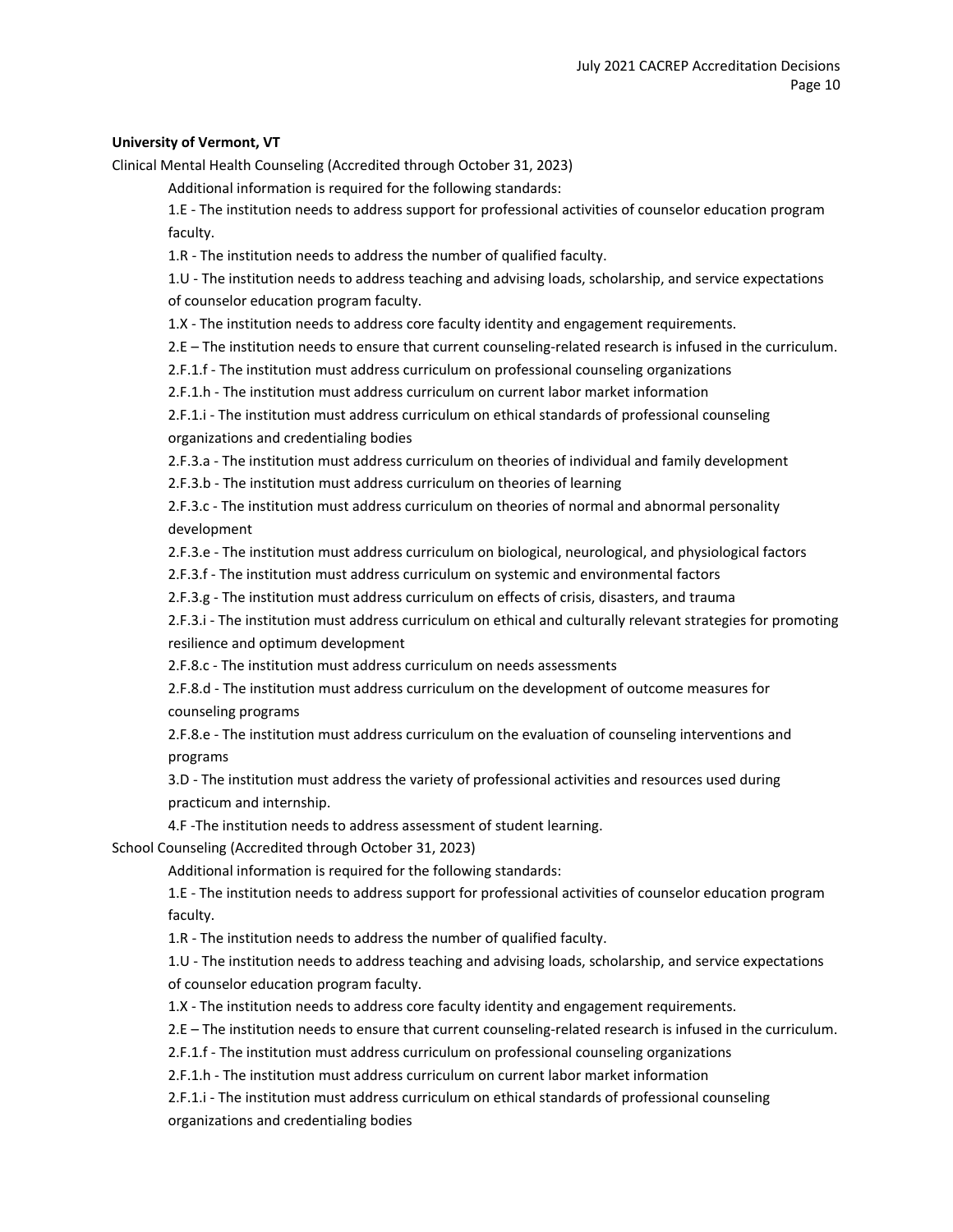2.F.3.a - The institution must address curriculum on theories of individual and family development

2.F.3.b - The institution must address curriculum on theories of learning

2.F.3.c - The institution must address curriculum on theories of normal and abnormal personality development

2.F.3.e - The institution must address curriculum on biological, neurological, and physiological factors

2.F.3.f - The institution must address curriculum on systemic and environmental factors

2.F.3.g - The institution must address curriculum on effects of crisis, disasters, and trauma

2.F.3.i - The institution must address curriculum on ethical and culturally relevant strategies for promoting resilience and optimum development

2.F.8.c - The institution must address curriculum on needs assessments

2.F.8.d - The institution must address curriculum on the development of outcome measures for counseling programs

2.F.8.e - The institution must address curriculum on the evaluation of counseling interventions and programs

3.D - The institution must address the variety of professional activities and resources used during practicum and internship.

4.F -The institution needs to address assessment of student learning.

5.G.2.b – The institution must address curriculum on school counselor roles in consultation with families,

P-12 and postsecondary school personnel, and community agencies.

5.G.2.d – The institution must address curriculum on school counselor roles in school leadership and multidisciplinary teams.

5.G.2.j – The institution must address curriculum on qualities and styles of effective leadership in schools.

5.G.3.n – The institution must address curriculum on use of accountability data to inform decision making. *The specialty areas were found to substantially meet the standards with some minor standard-related deficiencies*  for which the Board requires further information. The institution is required to submit an Interim Report, on the *standards listed above, for review by the CACREP Board prior to the accreditation expiration date.*

## **Utah State University, UT**

Rehabilitation Counseling (Accredited through October 31, 2023)

Additional information is required for the following standard:

- 1.Q The institution needs to report back on efforts to recruit and retain a diverse faculty group.
- 3.P The institution needs to address site supervisor qualifications.

4.B - The institution needs to address evaluation of program objectives.

4.C - The institution needs to report back on the use of program evaluation data to inform program modifications .

4.D - The institution needs to address its annual report creation and distribution.

4.F - The institution needs to address assessment of student learning.

*The specialty area was found to substantially meet the standards with some minor standard-related deficiencies for which the Board requires further information. The program is required to submit an Interim Report, on the standard listed above, for review by the CACREP Board prior to the accreditation expiration date.*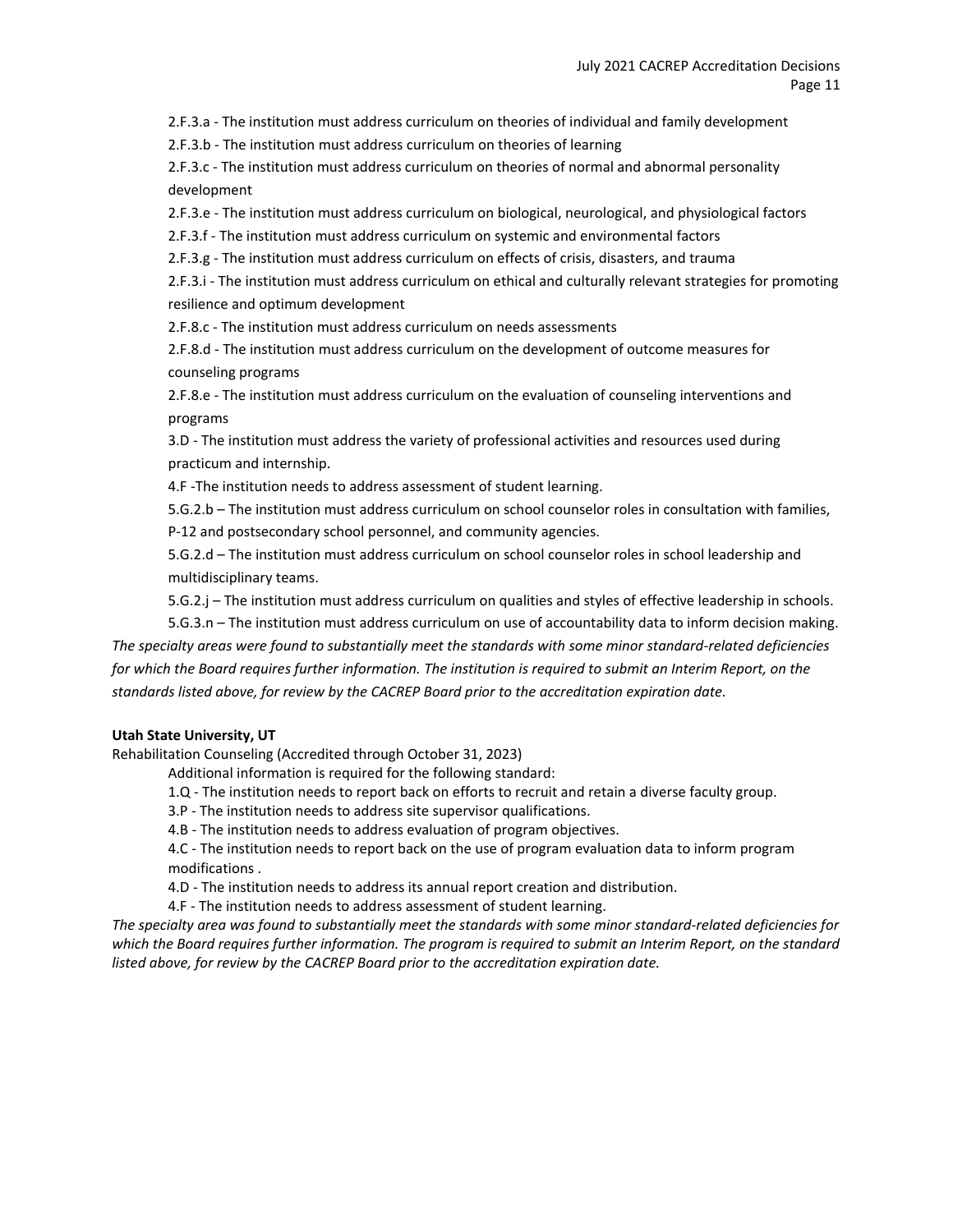## *The following programs submitted Interim Reports and were granted continued accreditation for a two-year period:*

#### **Arkansas State University, AR**

Clinical Mental Health Counseling (Accredited through October 31, 2023)

Additional information is required for the following standard:

Standard 4.B - The institution needs to address evaluation of program objectives.

*The specialty area was found to substantially meet the standards with some minor standard-related deficiencies still remaining. The institution is required to submit a second Interim Report, addressing the standard listed above, for review by the CACREP Board prior to the accreditation expiration date. Since this will be the second Interim Report for the counseling specialty area, if the standard is not adequately addressed, as per CACREP procedures, the Board will have no choice but to deny continued accreditation at the time of review.*

## **Brooklyn College, City University of New York, NY**

School Counseling (Accredited through October 31, 2023)

Additional information is required for the following standard:

Standard 1.S - The institution needs to ensure that at least half of the course credit hours are taught by core faculty.

*The specialty area was found to substantially meet the standards with some minor standard-related deficiencies still remaining. The institution is required to submit a second Interim Report, addressing the standard listed above,*  for review by the CACREP Board prior to the accreditation expiration date. Since this will be the second Interim *Report for the counseling specialty areas, if the standard is not adequately addressed, as per CACREP procedures, the Board will have no choice but to deny continued accreditation at the time of review.*

## **Hunter College, City University of New York, NY**

School Counseling (Accredited through October 31, 2023)

Additional information is required for the following standard:

Standard 1.S - The institution needs to ensure that at least half of the course credit hours are taught by core faculty.

*The specialty area was found to substantially meet the standards with some minor standard-related deficiencies still remaining. The institution is required to submit a second Interim Report, addressing the standard listed above, for review by the CACREP Board prior to the accreditation expiration date. Since this will be the second Interim Report for the counseling specialty areas, if the standard is not adequately addressed, as per CACREP procedures, the Board will have no choice but to deny continued accreditation at the time of review.*

#### **Pennsylvania State University, PA**

Clinical Mental Health Counseling (Accredited through October 31, 2023)

Additional information is required for the following standards:

Standard 3.K - The institution must address the direct client contact requirements of internship.

Standard 3.M - The institution must address the requirements of group supervision requirements during internship.

Standard 3.P - The institution needs to address site supervisor qualifications.

Standard 3.S - The institution needs to address faculty individual supervision ratios.

Career Counseling (Accredited through October 31, 2023)

Additional information is required for the following standards:

Standard 3.K - The institution must address the direct client contact requirements of internship.

Standard 3.M - The institution must address the requirements of group supervision requirements during internship.

Standard 3.P - The institution needs to address site supervisor qualifications.

Standard 3.S - The institution needs to address faculty individual supervision ratios.

School Counseling (Accredited through October 31, 2023)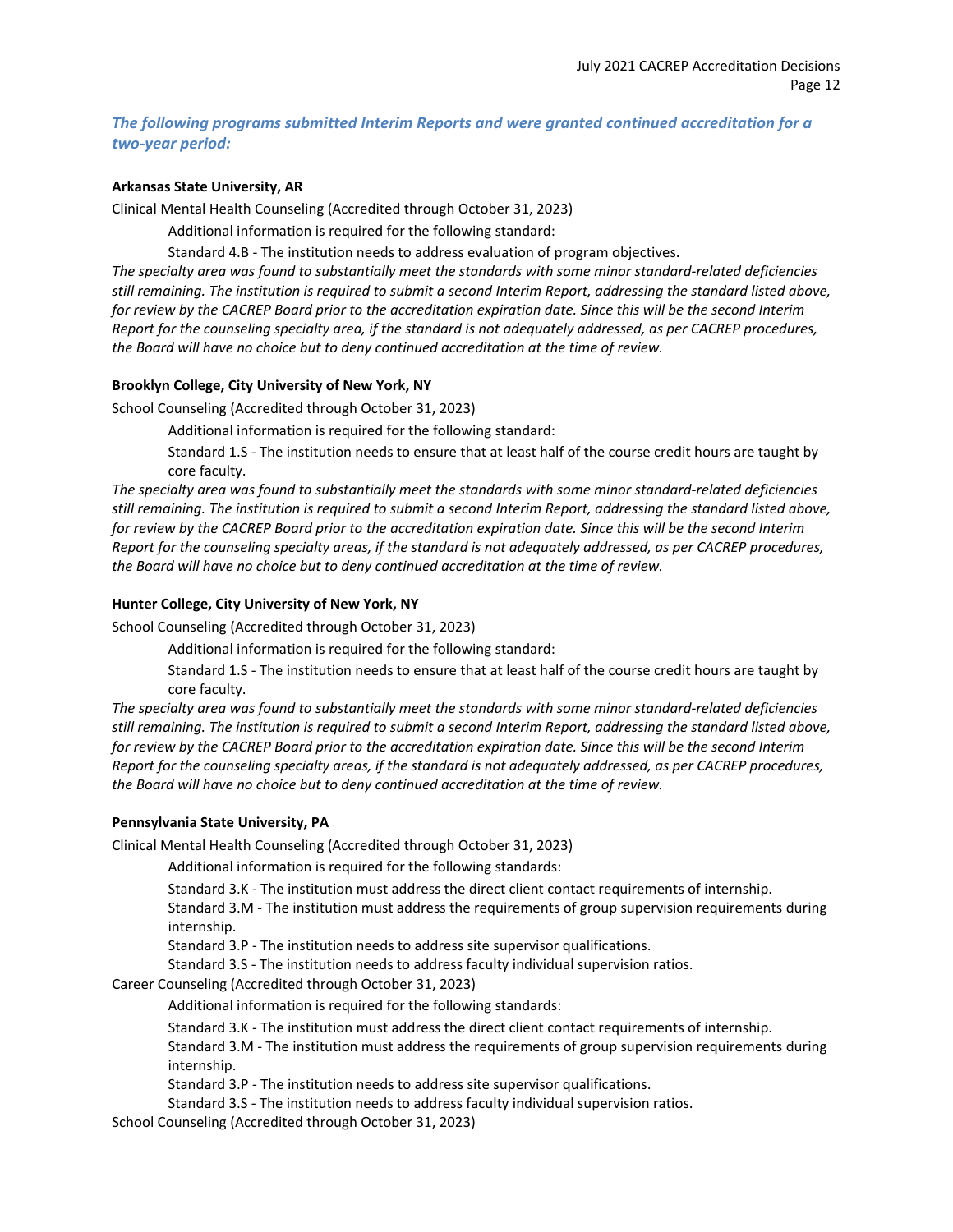Additional information is required for the following standards:

Standard 3.K - The institution must address the direct client contact requirements of internship.

Standard 3.M - The institution must address the requirements of group supervision requirements during internship.

Standard 3.P - The institution needs to address site supervisor qualifications.

Standard 3.S - The institution needs to address faculty individual supervision ratios.

Counselor Education and Supervision (Accredited through October 31, 2023)

Additional information is required for the following standards:

Standard 3.K - The institution must address the direct client contact requirements of internship.

Standard 3.M - The institution must address the requirements of group supervision requirements during internship.

Standard 3.P - The institution needs to address site supervisor qualifications.

Standard 3.S - The institution needs to address faculty individual supervision ratios.

*The specialty areas and doctoral program were found to substantially meet the standards with some minor standard-related deficiencies still remaining. The institution is required to submit a second Interim Report, addressing the standards listed above, for review by the CACREP Board prior to the accreditation expiration date. Since this will be the second Interim Report for the counseling specialty areas, if the standards are not adequately addressed, as per CACREP procedures, the Board will have no choice but to deny continued accreditation at the time of review.*

## **Texas A&M University Central Texas, TX**

Clinical Mental Health Counseling (Accredited through October 31, 2023)

Additional information is required for the following standard:

Standard 4.B - The institution needs to address evaluation of program objectives.

Standard 4.D - The institution needs to address its annual report creation and distribution.

*The specialty area was found to substantially meet the standards with some minor standard-related deficiencies still remaining. The institution is required to submit a second Interim Report, addressing the standards listed above, for review by the CACREP Board prior to the accreditation expiration date. Since this will be the second Interim Report for the counseling specialty area, if the standards are not adequately addressed, as per CACREP procedures, the Board will have no choice but to deny continued accreditation at the time of review.*

## **University of Wyoming, WY**

Clinical Mental Health Counseling (Accredited through October 31, 2023)

Additional information is required for the following standards:

Standard 4.A - The institution needs to address the systematic evaluation plan.

Standard 4.B - The institution needs to address evaluation of program objectives.

4.C - The institution needs to report back on the use of program evaluation data to inform program modifications .

Standard 4.F - The institution needs to address assessment of student learning.

School Counseling (Accredited through October 31, 2023)

Additional information is required for the following standards:

Standard 4.A - The institution needs to address the systematic evaluation plan.

Standard 4.B - The institution needs to address evaluation of program objectives.

4.C - The institution needs to report back on the use of program evaluation data to inform program modifications .

Standard 4.F - The institution needs to address assessment of student learning.

Counselor Education and Supervision (Accredited through October 31, 2023)

Additional information is required for the following standards:

Standard 4.A - The institution needs to address the systematic evaluation plan.

Standard 4.B - The institution needs to address evaluation of program objectives.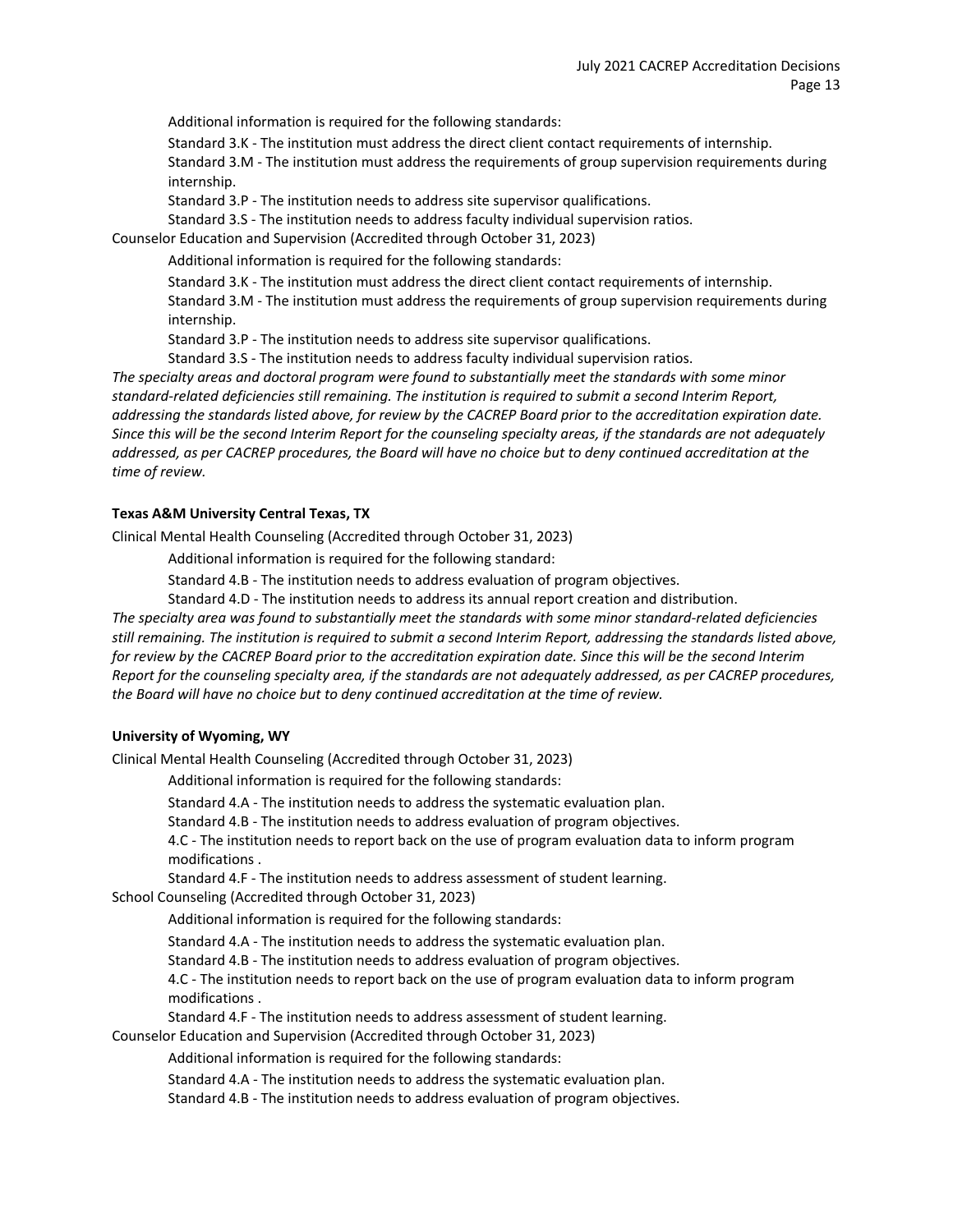4.C - The institution needs to report back on the use of program evaluation data to inform program modifications .

Standard 4.F - The institution needs to address assessment of student learning.

*The specialty areas and doctoral program were found to substantially meet the standards with some minor standard-related deficiencies still remaining. The institution is required to submit a second Interim Report, addressing the standards listed above, for review by the CACREP Board prior to the accreditation expiration date. Since this will be the second Interim Report for the counseling specialty areas, if the standards are not adequately addressed, as per CACREP procedures, the Board will have no choice but to deny continued accreditation at the time of review.*

*The following programs submitted Special Interim Reports and were granted continued accreditation for the remainder of their eight-year period:*

**Bowie State University** Clinical Mental Health Counseling and School Counseling (March 31, 2025)

**Bradley University** Clinical Mental Health Counseling and School Counseling (October 31, 2022)

**Bridgewater State University** Clinical Mental Health Counseling and School Counseling (October 31, 2023)

**Columbia International University** Clinical Mental Health Counseling (March 31, 2024)

**Fairfield University**

Clinical Mental Health Counseling and School Counseling (March 31, 2025)

**Gannon University** Clinical Mental Health Counseling (October 31, 2025)

**Hampton University** Clinical Mental Health Counseling, School Counseling, and Student Affairs and College Counseling (October 31, 2023)

**Hardin Simmons University** Clinical Mental Health Counseling (March 31, 2025)

**Liberty University** School Counseling (October 31, 2023)

**Marymount University** Clinical Mental Health Counseling and School Counseling (March 31, 2025)

**Minnesota State University Moorhead** Clinical Mental Health Counseling and School Counseling (October 31, 2023)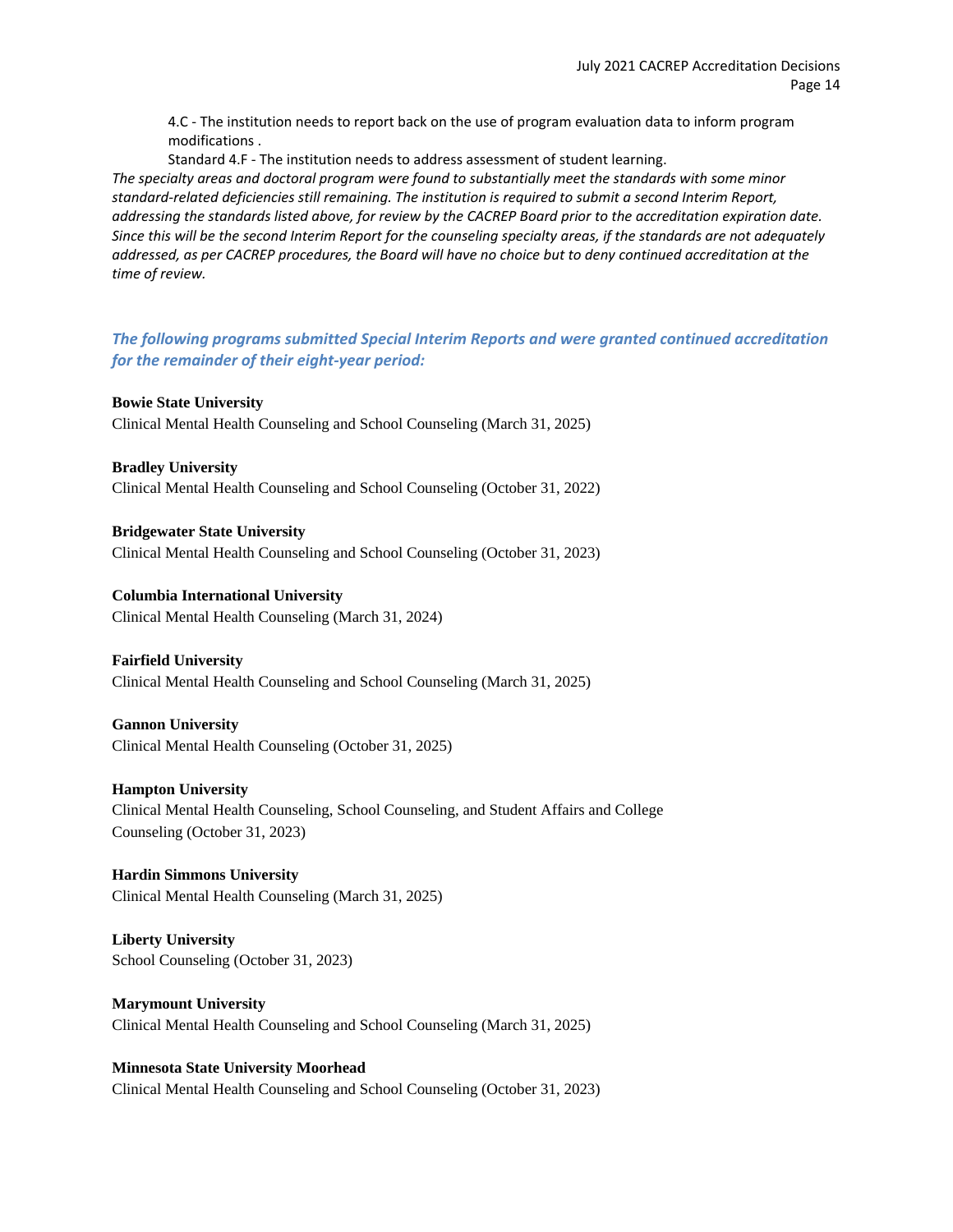## **Northeastern State University**

Addiction Counseling, Clinical Mental Health Counseling, and School Counseling **(October 31, 2023)**

## **Portland State University**

Clinical Mental Health Counseling, Marriage, Couple and Family Counseling, School Counseling, and Rehabilitation Counseling (October 31, 2023)

#### **St. Cloud State University**

Clinical Mental Health Counseling and School Counseling (October 31, 2024)

## **University of the Cumberlands**

Addiction Counseling, Clinical Mental Health Counseling, and Counselor Education and Supervision (March 31, 2024)

## **University of Lynchburg**

Clinical Mental Health Counseling and School Counseling (October 31, 2022)

## **University of Pittsburgh**

Clinical Mental Health Counseling and Clinical Rehabilitation Counseling (October 31, 2023)

## **University of Texas at San Antonio**

Clinical Mental Health Counseling, School Counseling and Counselor Education and Supervision (March 31, 2024)

## **Western Michigan University**

Clinical Mental Health Counseling, Marriage, Couple and Family Counseling, Student Affairs and College Counseling, and School Counseling and Counselor Education and Supervision (October 31, 2022)

*Specializations at the following institutions were found to be deficient during a monitoring review. They are required to submit an Interim Report addressing the indicated Standards that have been cited:*

## **Edinboro University, PA (Accredited under the 2009 Standards)**

Additional information is required for the following standard: Standards I.N - The institution needs to report back on adherence to the 10:1 FTE student to faculty ratio.

#### **Gallaudet University, DC (Accredited under the 2009 Standards)**

Additional information is required for the following standard: Standard I.W – The institution needs to report back on faculty resources.

#### **Northeastern Illinois University, IL (Accredited under the 2009 Standards)**

Additional information is required for the following standard: Standard I.N - The institution needs to report back on adherence to the 10:1 FTE student to faculty ratio.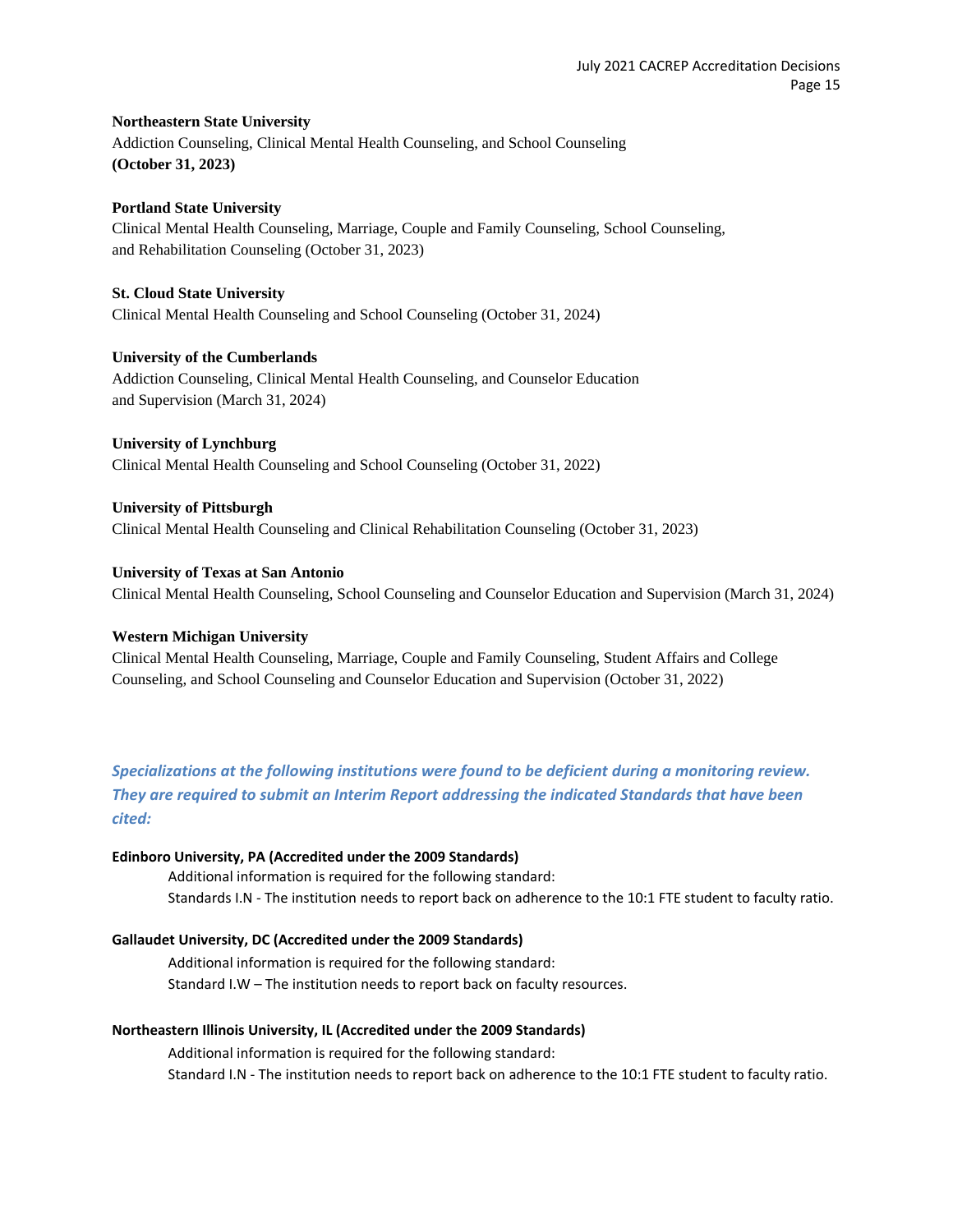#### **Regent University, VA (Accredited under the 2009 Standards)**

Additional information is required for the following standards: Standard I.N - The institution needs to report back on adherence to the 10:1 FTE student to faculty ratio. Standard I.AA.6 - The institution needs to address its annual report creation and distribution.

## **South University, Savannah, GA (Accredited under the 2009 Standards)**

Additional information is required for the following standard: Standard I.N - The institution needs to report back on adherence to the 10:1 FTE student to faculty ratio.

#### **St. Bonaventure University, NY (Accredited under the 2009 Standards)**

Additional information is required for the following standards:

Standard I.M - The institution needs to ensure that at least half of the course credit hours are taught by core faculty.

Standard I.N - The institution needs to report back on adherence to the 10:1 FTE student to faculty ratio.

#### **State University of New York at Oswego, NY (Accredited under the 2009 Standards)**

Additional information is required for the following standard:

Standard I.M - The institution needs to ensure that at least half of the course credit hours are taught by core faculty.

#### **Stephen F. Austin State University, TX**

Additional information is required for the following standards:

Standard 1.T - The institution needs to report back on adherence to the 12:1 FTE student to faculty ratio. Standard 4.D - The institution needs to address its annual report creation and distribution.

## **Syracuse University, NY**

Additional information is required for the following standards:

Standard 1.S - The institution needs to ensure that at least half of the course credit hours are taught by core faculty.

Standard 6.A.6 - The institution needs to verify that doctoral programs have two core counselor education program faculty in addition to the requirements for entry-level programs.

#### **Troy University, AL (Accredited under the 2009 Standards)**

Additional information is required for the following standards: Standard I.M - The institution needs to ensure that at least half of the course credit hours are taught by core faculty.

Standards I.W.4-5 – The institution needs to address core faculty identity and engagement requirements.

#### **University of Connecticut, CT (Accredited under the 2009 Standards)**

Additional information is required for the following standards: Standards I.AA.1, 4, 5 and 6 – The institution needs to provide evidence of a continuous systematic program evaluation and the use of findings to inform program modifications.

## **University of Missouri St. Louis, MO (Accredited under the 2009 Standards)**

Additional information is required for the following standard: Standard I.N - The institution needs to report back on adherence to the 10:1 FTE student to faculty ratio.